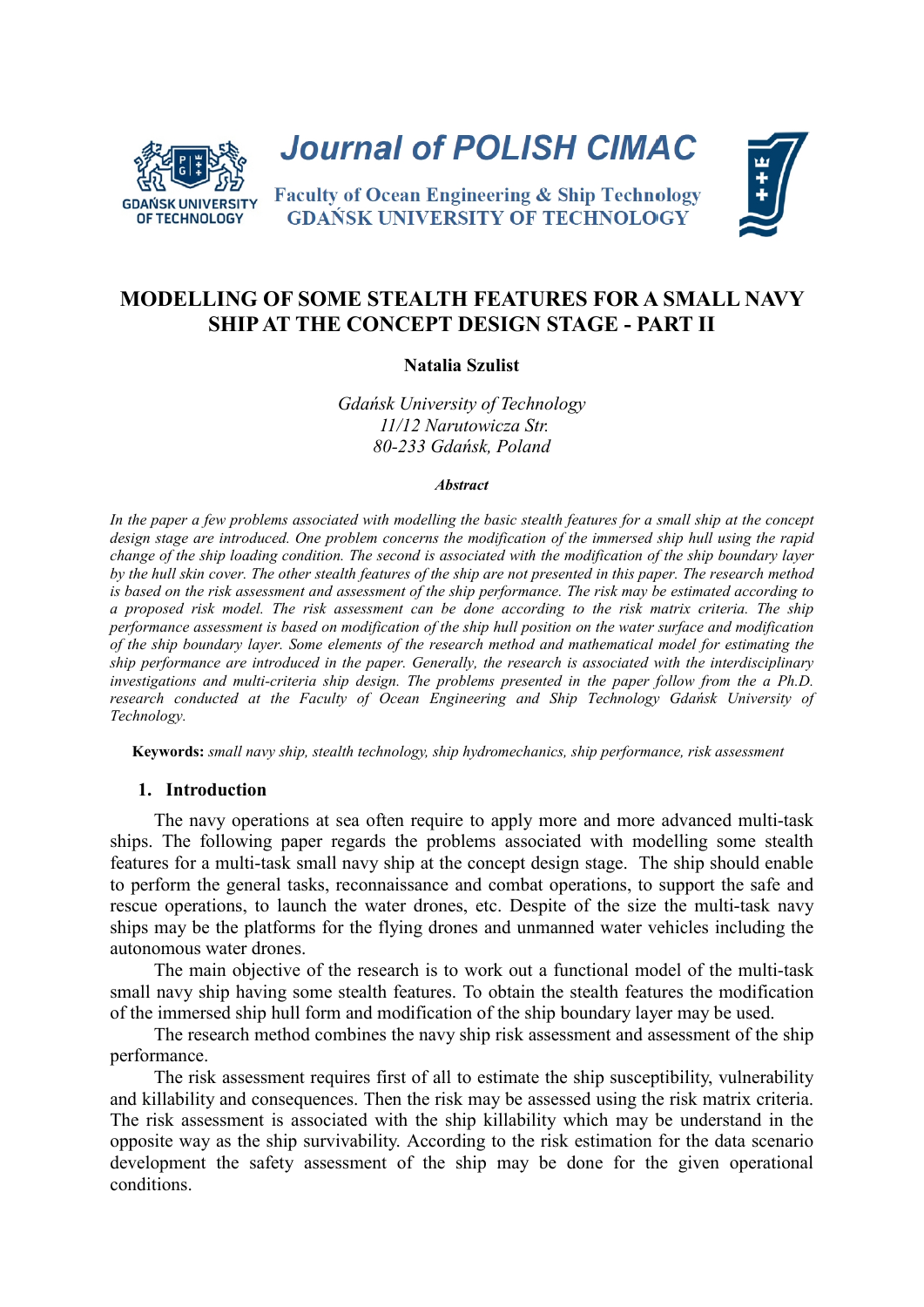The ship performance assessment requires to define the operational conditions first of all and next to estimate the ship floatability, stability, resistance and propulsion characteristics. Before the ship performance may be started the ship weight should be estimated according to the data operational condition. At this stage of design the operational conditions concern mainly the ship loading condition than the sea state. The seakeeping of the ship will be considered at the preliminary stage of design.

# **2. The research problem**

The aim of this paper is to outline a study into a feasibility of an advanced multi-task small navy vessel having some stealth features enabling to The main objective of the research is to work out a functional model of the multi-task small navy ship having some stealth features. The ship should be able to move on the water surface in two different operational conditions with the range of speed up to 30 knots. When the operational conditions have to be changed the ship speed may be substantially decreased.

To obtain the stealth features the modification of the immersed ship hull form by the relatively rapid change of the loading condition and modification of the ship boundary layer by the hull skin cover may be used.

It is proposed that the modification of the immersed ship hull form is done by the sequential rapid change of the loading condition. The loading condition very much depend on the quantity of water in the ballast tanks. It has been decided to take into account two loading conditions which have the impact on the ship stealth features. The first operational loading condition is called as the surface loading condition when the ship has no water or having the remaining quantity of water in the ballast tanks. The second is called as the immersed loading condition when the ballast tanks are full of water. The process of ballasting the ship should be rather fast or rapid in time. Therefore the dynamical stability of the ship is a very important problem to be solved during the research. The ship speed should be decreased during the ship ballasting.

It is proposed that the modification of the ship boundary layer by the ship skin cover would increase the stealth effect.

The influence of the ship hull immersion and ship boundary layer on the ship resistance and propulsion it may be investigated by estimating the flow around the ship hull. This may be checked using either the computational fluid dynamics technique or investigations using the circulating channel.

**The study has been driven by the tactical advantages that such the ship could offer to the military authorities and for the commercial users as well.**

The major assumptions concerning the multi-task small stealth navy ship have been defined as follows:

- main dimensions (length x breadth x height): (60 meters) x (10 meters) x 8.4 (meters),
- displacement up to 900 tons,
- operational speed up to 30 knots.

The ship stealth domain has been defined as a combination of the ship features as follows:

- feature 1: ship hull form enabling to change the efficiency of the ship detection in the air and in the water,
- feature 2: materials including the ship hull skin cover enabling to change the efficiency of the ship detection in the air and in the water,
- feature 3: radiation of the noise and vibrations.

etc.

The research problems to be solved are as follows: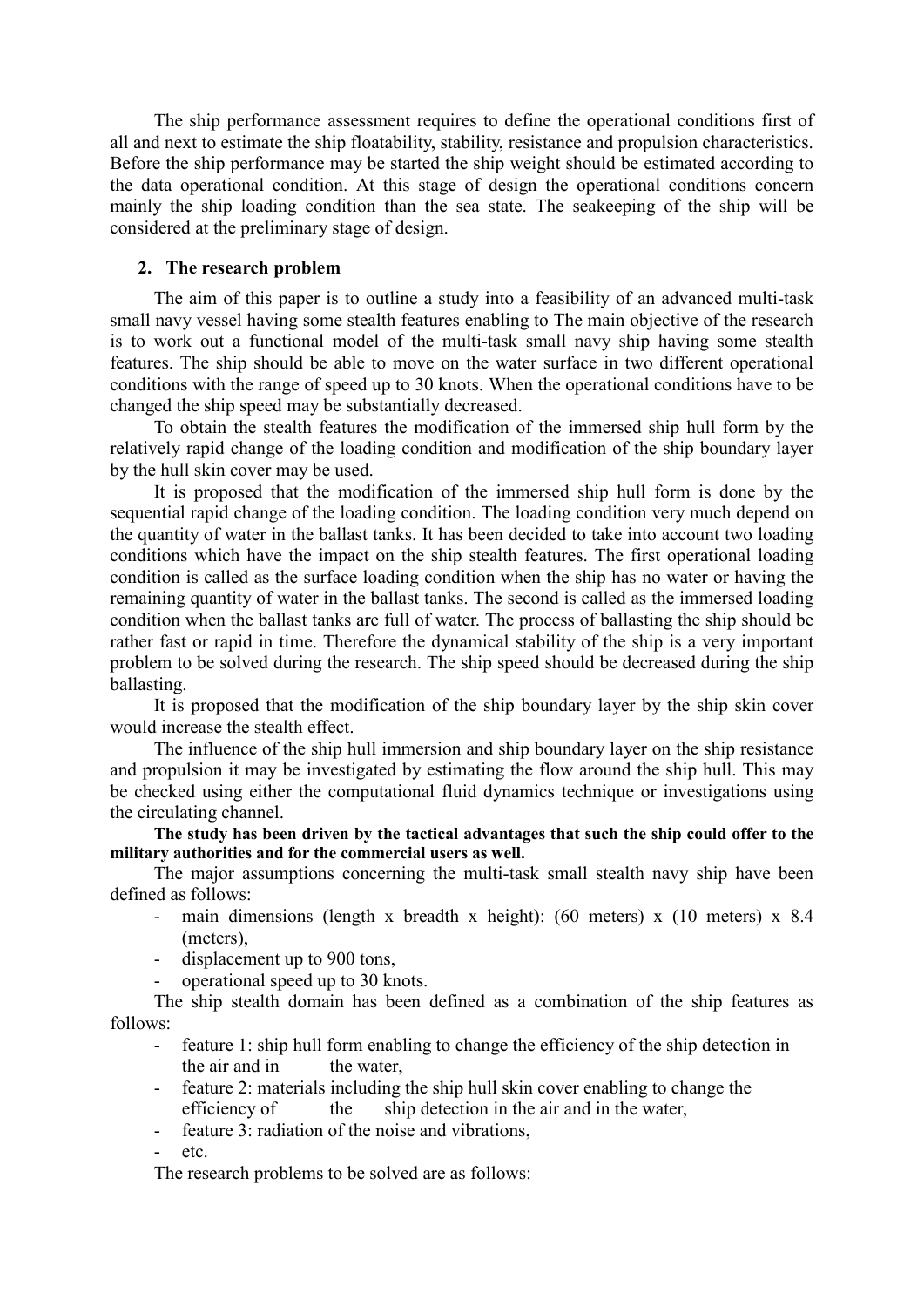- development of a model for estimating the influence of the ship hull form on the efficiency of the ship detection in the air and in the water depending on the loading condition,
- development of a model for estimation the influence of the ship hull skin cover on the boundary layer, wake and ship resistance.

The challenges associated with the research are significant. It follows from the fact as an example that the loading condition and boundary layer (wake and resistance) have divergent design requirements in general.

#### **3. The research method**

The research method is a kind of risk-based performance-oriented method which enables to assess the safety and performance of a ship at the design stage and in operation, Gerigk (2010). The method enables to take into account the influence of factors following from different sources including the design, operational and safety management related factors. The risk assessment and performance assessment may be done for all the possible design scenarios and sequences of events. All the above describe the so-called holistic approach to ship safety.

Within the method the risk assessment is based on application of the risk model which may be modified according to the scenarios of events under consideration. The risk assessment requires first of all to estimate the ship susceptibility, vulnerability and killability and consequences. Then the risk may be assessed using the risk matrix criteria. The risk assessment is associated with the ship killability which may be understand in the opposite way as the ship survivability. According to the risk estimation for the data scenario development the safety assessment of the ship may be done for the given operational conditions.

The risk assessment. The risk model associated with the different hazards and scenarios regarding a multi-task small navy ship should be estimated according to the well known general formulae, Gerigk (2010):

$$
R_i = P_i \times C_i \tag{1}
$$

where:

 $P_i$  - probability of occurrence of a given hazard;

 $C_i$  - consequences following the occurrence of the data hazard and scenario development, in terms of fatalities, injuries, property losses and damage to the environment.

In the case of the multi-task small navy ship depending on a hazard occurred a general formulae for estimating the risk may be presented as follows:

$$
R_i = P_{HO} P_{SD/HO} (1 - P_{SNSS}) C
$$
 (2)

where:

 $P_{HO}$  - probability of the data hazard occurrence,

P<sub>SD/HO</sub> - probability of the data scenario development conditional on the data hazard occurrence,

PSNSS - probability of small navy ship survivability conditional on the data scenario development and conditional on the data hazard occurrence,

C - consequences regarding the fatalities  $C_{HF}$  (HF - Human Factor), property (ship)  $C<sub>SNS</sub>$  (SNS - Small Navy Ship as a whole), environment  $C<sub>E</sub>$  (E - Environment), estimated at each stage of an accident (catastrophe).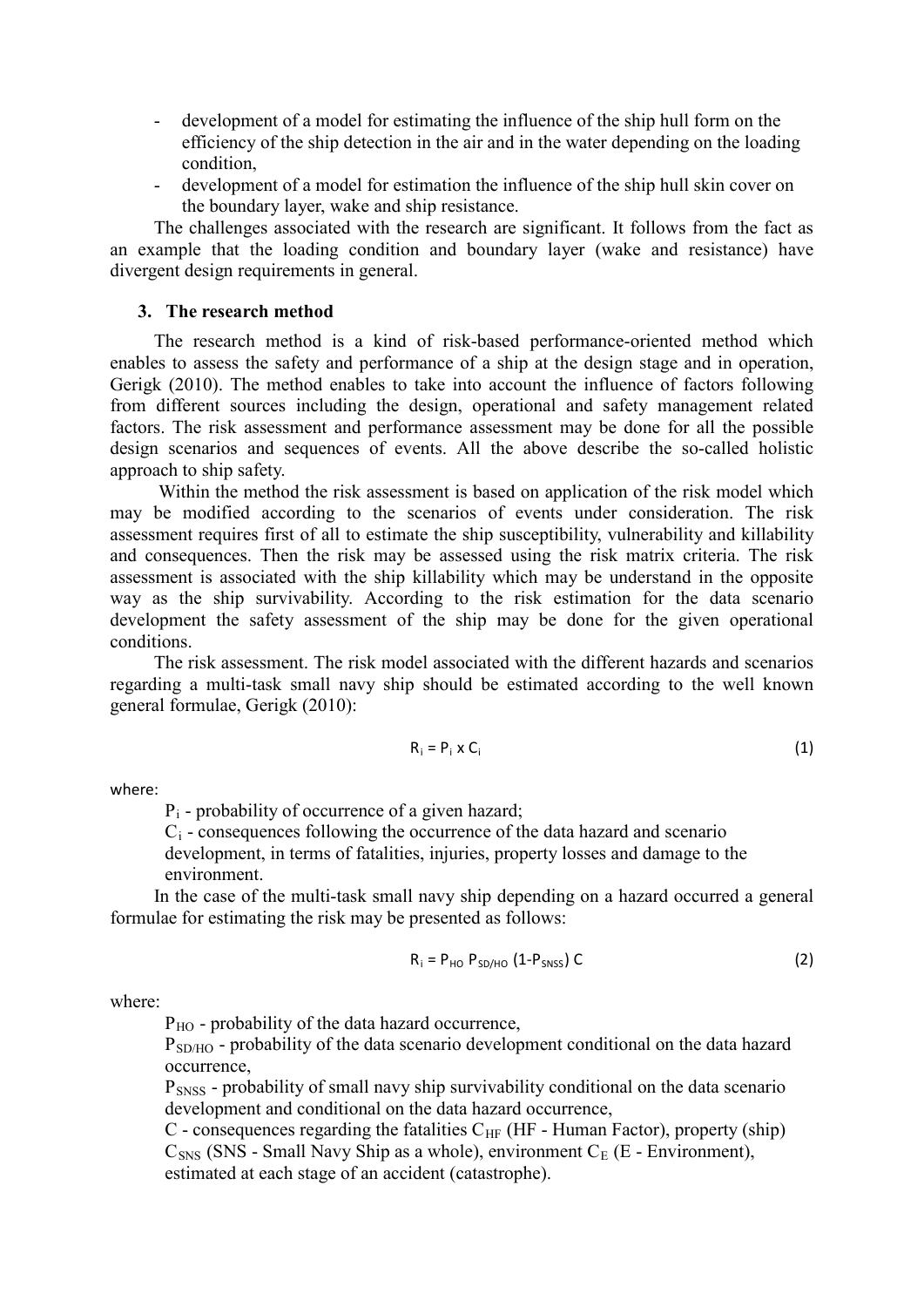A major hazard taken into account during the research is the killability of the small navy ship under consideration. The probability of the data hazard occurrence, probability of the ship killability may be written as follows:

$$
P_{HO} = P_K = P_S P_{K/S}
$$
 (3)

where:

 $P_K$  - probability of the ship killability.

 $P<sub>S</sub>$  - probability of the ship susceptibility,

 $P_{K/S}$  - conditional probability vulnerability in the case of the ship damage.

The probability of the ship susceptibility  $P<sub>S</sub>$  is the measure of the ship inability to intercept any of the threats: detecting, classifying, targeting, attacking or hitting. The key issue from the interception point of view are the stealth features the multi-task small navy ship may possess.

The probability  $P_{SNSS}$  may be estimated using the following methods, Gerigk (2010): - binary method;

- method based on definition of the ship hydromechanic characteristics,

- method based on definition of the ship performance including the ship dynamics in waves.

In the case of the last method the sway, heave, roll and pitch functions in time domain have been anticipated as the major characteristics enabling the risk assessment, Gerigk (2010). The risk analysis requires to estimate the conditional probabilities concerning the major events (initial events, hazards), intermediate events and final events (consequences). The typical additional events may concern the water on deck, air cushions, cargo leakage, additional heeling moments, etc. The above risk model should be prepared in such a way to enable to consider many of the possible scenarios using the event tree analysis ET

The performance assessment. The performance assessment may be done using either the physical model (towing tank or circulating channel investigations) or numerical simulation techniques. It has been assumed that the computer simulation will be used during the research. Within the research the ship performance require to estimate the ship floatability, stability, dynamical stability and resistance and propulsion.

The ship hydromechanic characteristics associated with the above features are the base for estimation how much the modification of the immersed ship hull form by the sequential rapid change of the loading condition affects the ship stealth characteristics like the ship detection in the air and in the water. The latest concerns the modification of the ship boundary layer by the ship skin cover as well.

The ship performance assessment requires to define the operational conditions first of all and next to estimate the ship floatability, stability, resistance and propulsion characteristics. Before the ship performance may be started the ship weight should be estimated according to the data operational condition. At this stage of design the operational conditions concern mainly the ship loading condition than the sea state. The seakeeping of the ship will be considered at the preliminary stage of design.

It is proposed that the stealth features of the ship will be delivered by the modification of the immersed ship hull form and modification of the ship boundary layer.

How big is the influence of the ship hull immersion and ship boundary layer on the ship resistance and propulsion is the may aim of the research.

From the formal point of view the aim of research is to work out a method for analyzing two basic features deciding if a ship may be considered as a stealth ship. The first feature is the modification of the immersed ship hull form by a relatively rapid change of the loading condition. The second feature is the modification of the ship boundary layer by the ship hull skin cover. Both the features are closely connected with the ship hydromechanics. The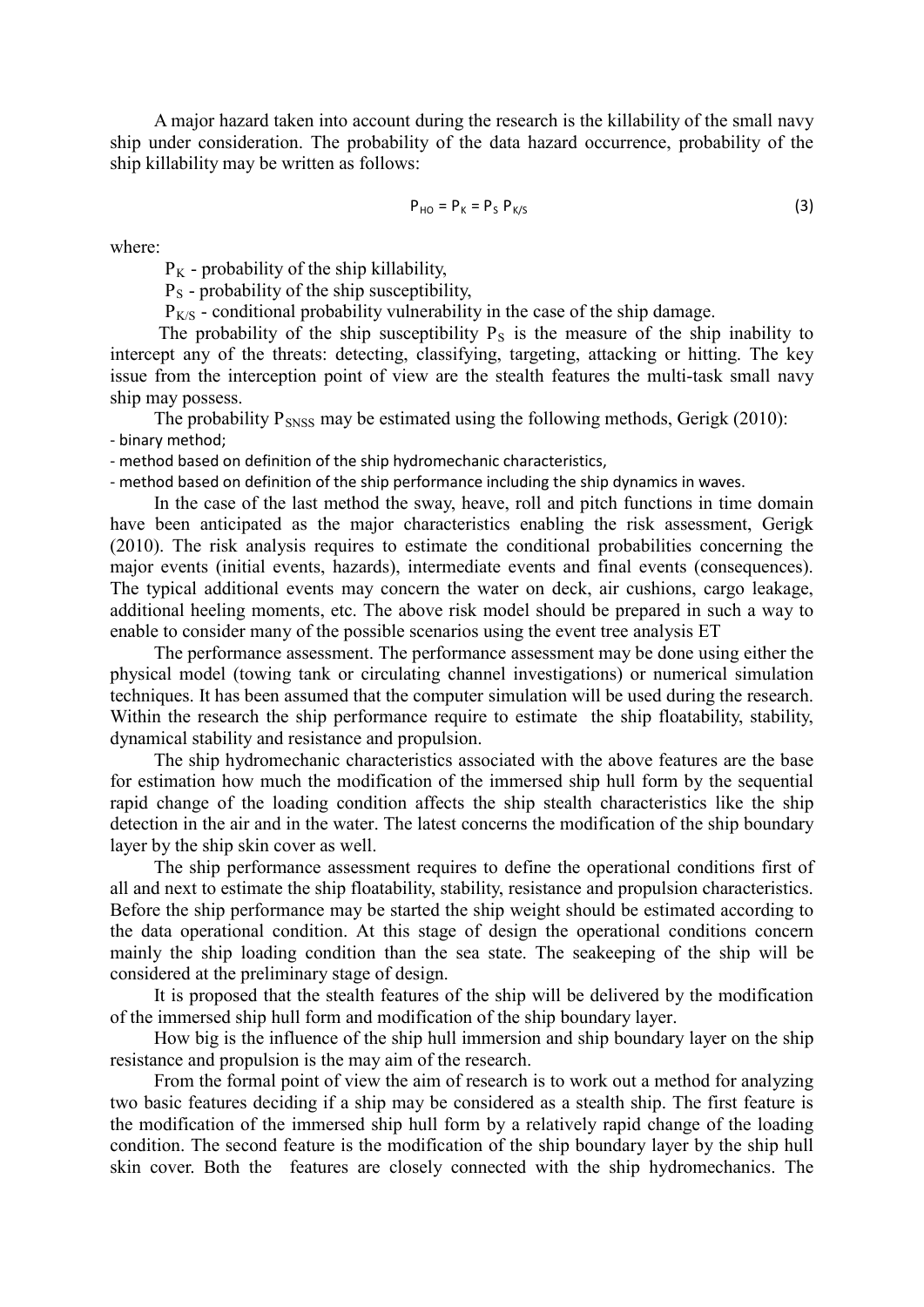research contains the method, models, numerical computations, validation and verification of results obtained and conclusions.

The problems associated with the ship performance should be precisely considered for the multi-task small navy ship under consideration during the Ph.D. studies carried out at the Faculty of Ocean Engineering and Ship Technology Gdańsk University of Technology. The problems regarding the ship maneuverability and seakeeping will be investigated according to a methodology of another research project.

As it was mentioned before the research method combines the navy ship risk assessment and assessment of the ship performance.

The method. The method is based on the following main steps:

- setting up the requirements, criteria, limitations, safety objectives,
- defining the ship including the hull form, arrangement of internal spaces, ballasting, weights and centre of gravity, loading condition,
- defining the environment,
- identifying the hazards and sequences of events (scenarios),
- assessing the ship performance including the ship floatability, stability, dynamic stability (research task1: modification of the immersed ship hull form is done by the sequential rapid change of the loading condition), ship flow and resistance (research task 2: modification of the ship boundary layer by the ship skin cover),
- estimating the risk according to the event tree analysis ETA and risk model (risk value is estimated for each scenario separately),
- assessing the risk according to the risk acceptance criteria (risk matrix) and safety objectives, (Abramowicz-Gerigk 2006, Abramowicz-Gerigk 2008b, Abramowicz-Gerigk & Burciu 2013, Arangio 2012, Burciu & Grabski 2011, Gerigk 2004, Gerigk 2005, Gerigk 2006, Gerigk 2008, Gerigk 2010, Gerigk 2012, Nowakowski & Werbińka 2009).

The structure of the method is presented in Figure 1, Gerigk (2010).

The criteria within the method is to achieve an adequate level of risk using the risk acceptance criteria, risk matrix, Gerigk (2010). Providing a sufficient level of safety based on the risk assessment is the main objective. It is either the design, operational or organizational objective. Safety is the design objective between the other objectives. The measure of safety of the object is the risk (level of risk). The key drivers during the ship design and during the research on the multi-task small navy ship are the research task 1 and research task 2.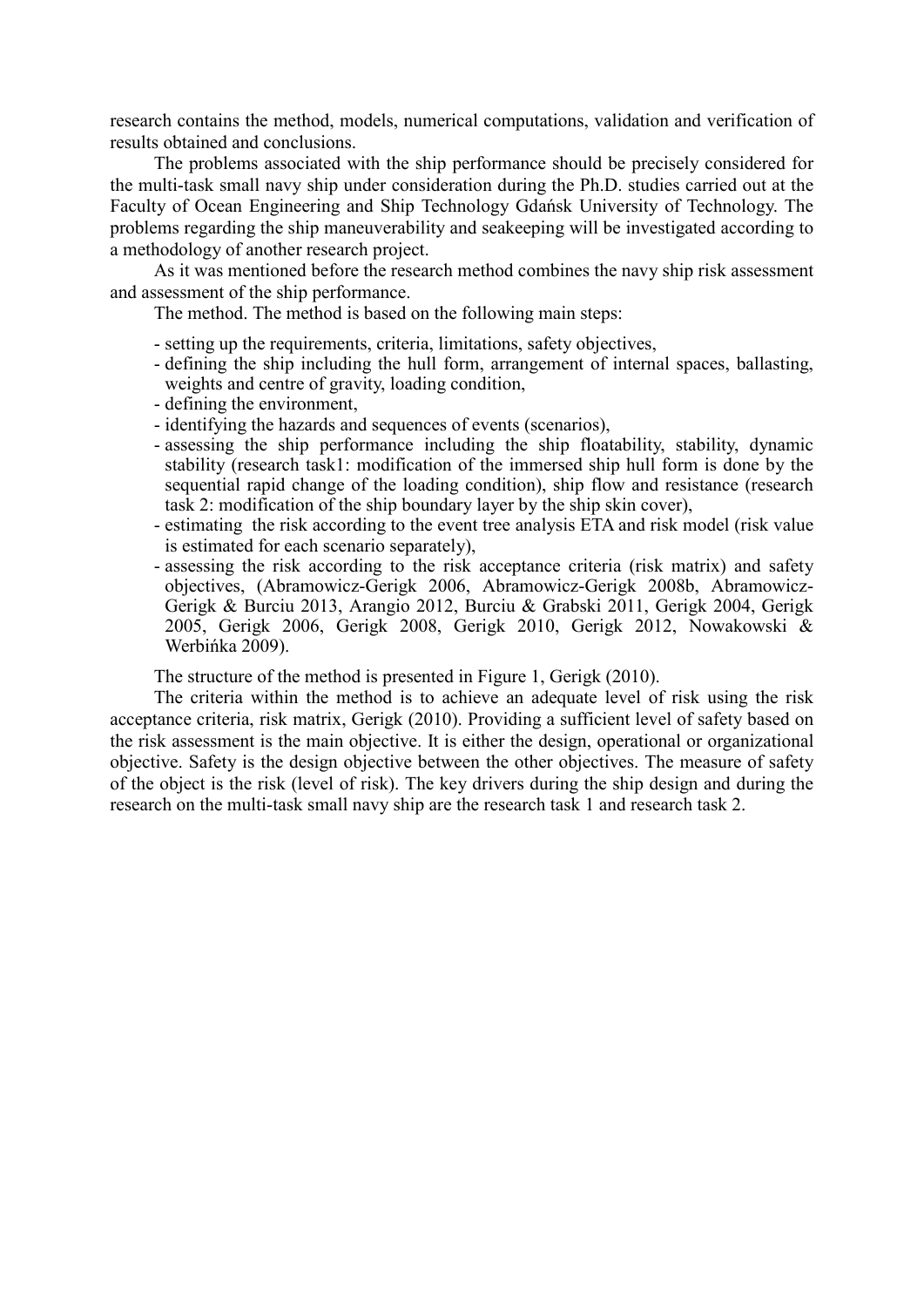

*Figure 1. The structure of the research method combining the risk assessment and performance assessment of the multi-task small navy ship.*

From the design point of view the main research tasks associated with development of the small stealth ship concept are as follows:

- development of ship hull form and arrangement of internal spaces,
- development of ship structure and ship hull skin nano-cover,
- selection of ship devices and subsystems,
- estimation of ship mass and centre of gravity,
- investigations of ship performance,
- investigations of selected problems associated with the ship performance during the towing tank or circulating channel investigations,
- investigations of influence of the ship hull skin nano-cover on the boundary layer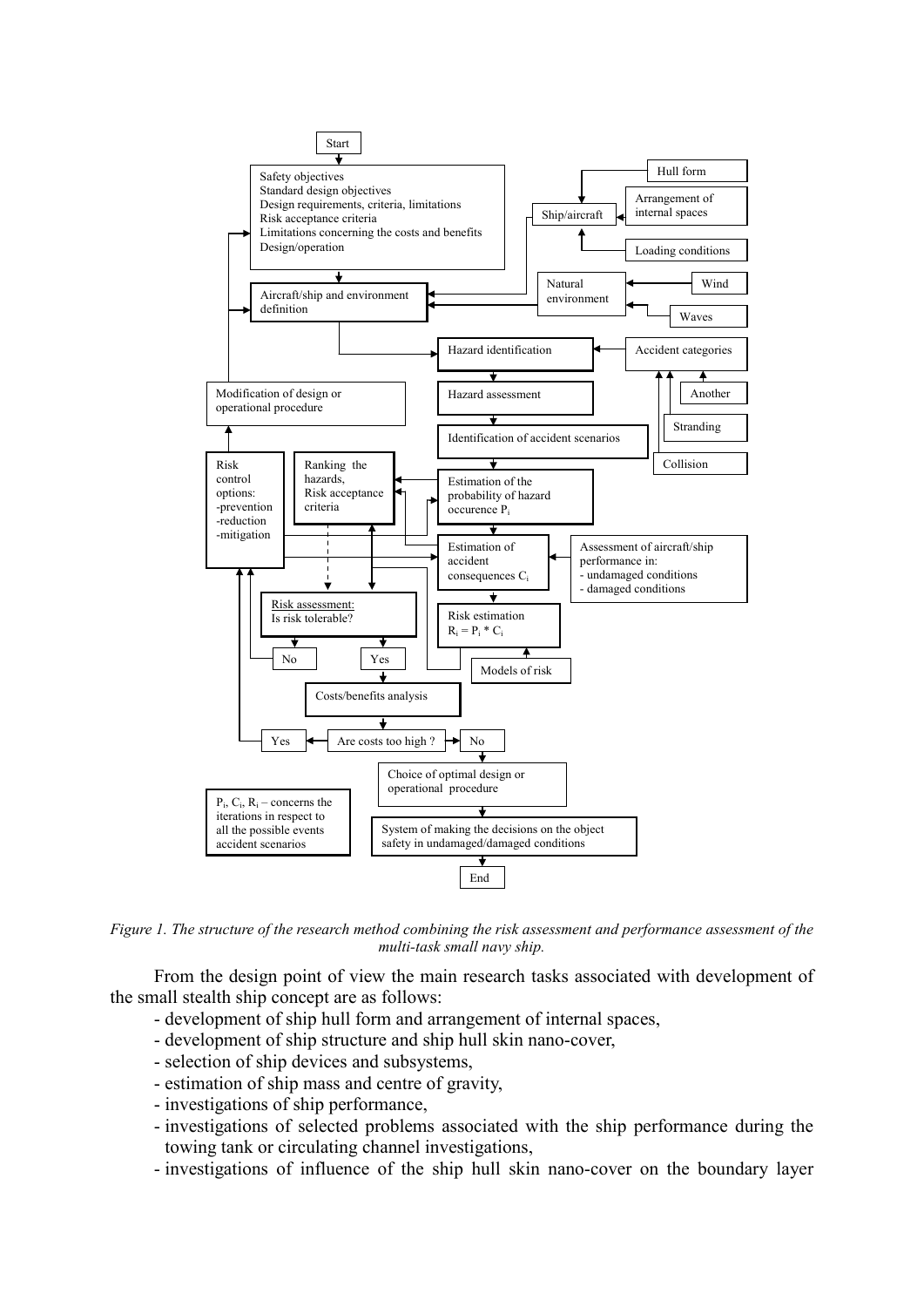using both the computer simulation and physical model investigations.

# **4. Basic information on the model for modification of immersed hull form by sequential rapid change of loading condition**

I has been assumed that modification of the immersed ship hull form should be achieved by the sequential rapid change of the loading condition. The buoyancy of the ship increases and decreases according to the efficiency of the ballasting pumps. Two options have been considered regarding the speed changing the loading condition form the floating loading condition to the immersed loading condition and in the opposite way. It is connected with the rate of flow of the ballasting pumps. The maximum quantity of the ballast water (volume of the ballast tanks) is of about 200 tons. Two pumps of the rate of flow 10 cubic meters per minute or two pumps of the rate of flow 25 cubic meters per minute may be applied. It means that the ballast tanks may be full of water in 10 minutes in the first case and in four minutes using the pump of efficiency 25 cubic meters per minute.

During the ballasting process the dynamic stability of the ship should be permanently controlled. It is very important to the location of the centre of gravity and ship centre of buoyancy in each step time.

Thus the restoring moments  $M_R$  (transversal or longitudinal) at small changes of heel is composed of the moment due to the ship buoyancy and moment due to the ship weight:

$$
M_R = M_B + M_W \tag{4}
$$

where:

 $M_B$  - moment due to the ship buoyancy,  $M_B = V \rho g G Z_{quasi-static}$ ,

V - immersed buoyancy of the ship,

ρ - density of water,

g - gravity acceleration,

 $GZ<sub>quasi-state</sub>$  - righting arm of buoyancy for the quasi-static condition at each buoyancy increase and time step,

 $M_B$  - moment due to the ship weight,  $M_W = \sum (\rho g \Delta V_{Ti}) r_i$ ,

 $\Delta V_{\text{Ti}}$  - volume of ballast water in the ballast tank under consideration,

 $r_i$  - heeling arm following from the ballast water in the data ballast tank.

The scheme of modification of immersed ship hull by sequential rapid change of loading condition is presented in Figure 2.



*Figure 2. The scheme of modification of immersed ship hull by sequential rapid change of loading condition.*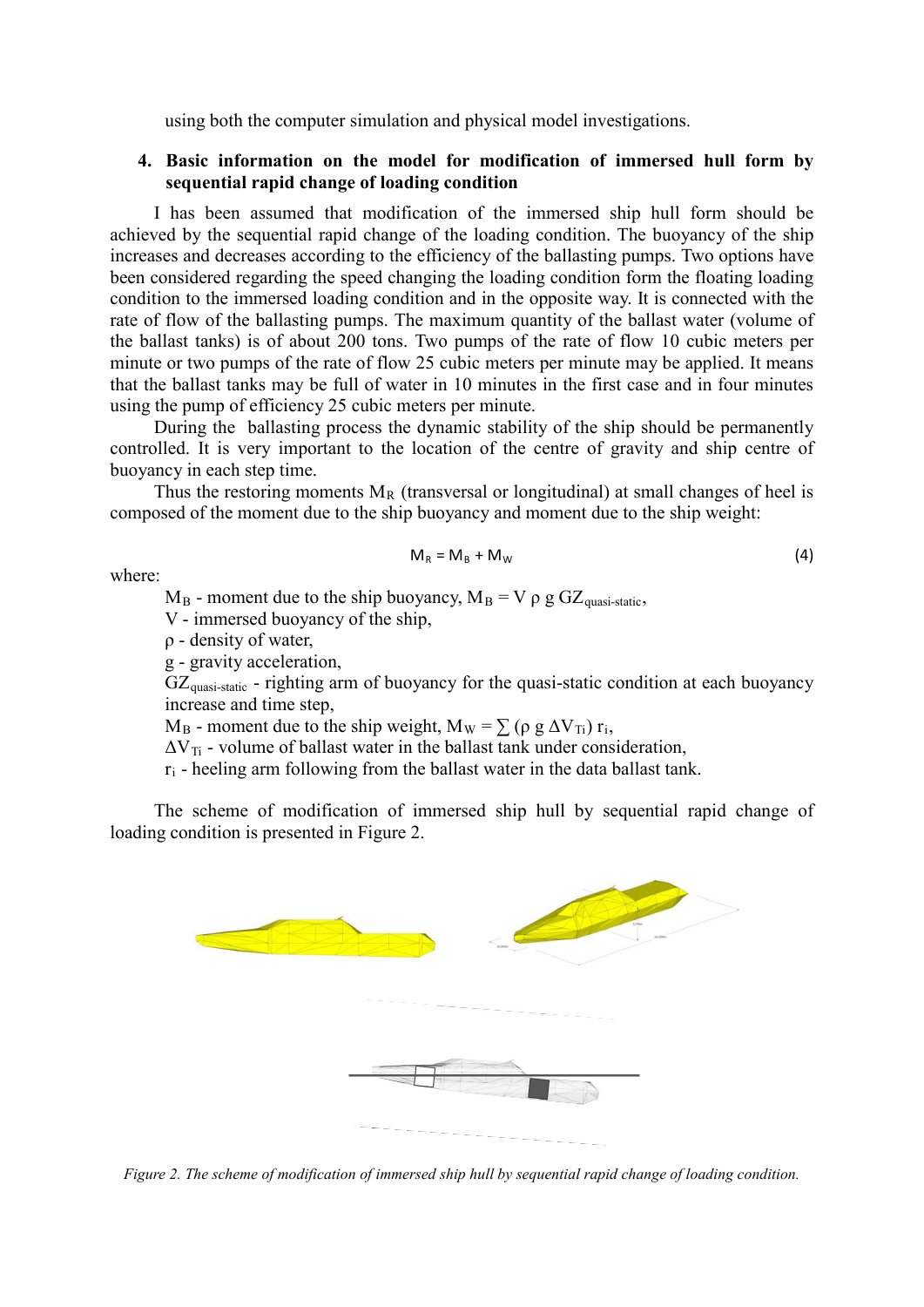#### **5. Some remarks on modification of the ship boundary layer by the ship skin cover**

It is prepared that the simulation of the ship flow will be based on the RANSE (Reynolds Averaged Navier-Stokes Equations) flow model, implemented in the STAR-CCM+ solver. It has been assumed that the simulation in the calm sea condition will be considered first of all. Later the problems of the ship motion in waves will be analyzed.

The simulation of the ship motion includes the following problems:

- taking into account the free surface of water;

*i*

- solving the equations of motion for the floating ship in calm water and in waves;
- preparing the dynamic (i.e. moving) mesh; the floating ship is moving during the simulation; it means that the nodes of mesh in which the flow is being solved should move as well.

The Volume of Fluid (VOF) model will be used to capture the flow of two fluids (air and water) on the free surface of water. It means that the fluids (air and water) filling the domain are treated as single fluid. An additional variable is introduced for each of the components: "volume fraction"  $c_i$ . The parameters of the resulting multiphase fluid (e.g. density  $\rho$ ) are then computed as follows, by Kraskowski, Gerigk et al. (2012):  $\rho = \sum_i \rho_i \cdot c_i$ ,

where  $c_i$  and  $p_i$  are the volume fraction and density for each of the components, respectively. Note that  $\sum c_i = 1$  in each point of the domain.

Solving the motion of the floating ship it is necessary to integrate the Newton equations using the forces due to weight of the structure and forces exerted by the fluids (these are updated in each time step). It has been assumed that the sway, heave, roll and pitch motions are the crucial characteristics from the ship performance point of view. A simplification is used: only the motion in the mentioned degrees of freedom are considered. In the case of using the "sliding mesh" approach introducing such a simplification greatly simplifies the mesh generation, by Kraskowski, Gerigk et al (2012).

As mentioned above, solving the flow in the domain with moving boundaries (in the considered case – the boundaries of the floating object), requires using the dynamic mesh. Different approaches are possible here: rigid mesh (no relative motion between nodes), deforming mesh, overlapping mesh and sliding mesh, by Kraskowski, Gerigk et al (2012).

Such an approach provides good compromise between the accuracy, robustness and computational time. The ship hull is closed into the cylindrical sub-domain located in larger rectangular domain. The inner sub-domain undergoes angular and translational motion, while the outer domain undergoes only translational motion, by Kraskowski, Gerigk et al. (2012).

For the presented analysis the sliding mesh approach was selected and its simplified example is presented in Figure 3.



*Figure 3. The simplified example how the sliding mesh approach will be applied for the motion analysis of the small navy ship under consideration (by M. Kraskowski, Ship Research and Shipbuilding Centre, 2012)*

*i*

# **6. A concept of a small stealth ship**

The primary aim of the research is to work out a functional model of functional model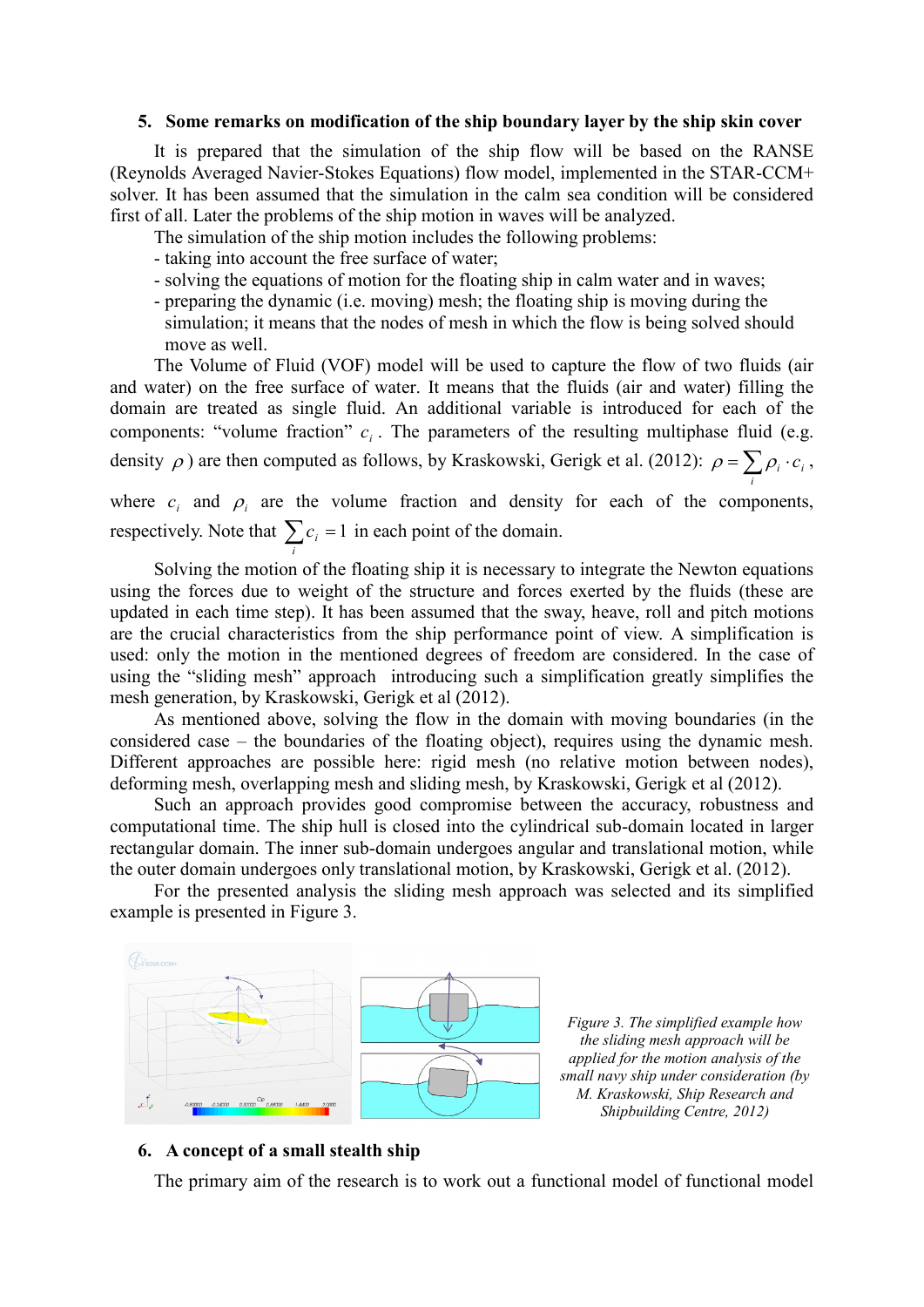of the multi-task small stealth navy ship which should be able to move on the water surface with two different operational (loading) conditions with the range of speed up to 30 knots. The novel solutions have been applied regarding the hull form, arrangement of internal spaces, materials and propulsion system. The ship is defined as a mono-hull having an unconventional arrangement of internal spaces.

The major factors to obtain the stealth features of the ship are: hull form, hull skin cover, limited boundary layer (nano-skin) and wake, limited vibration and acoustic emission.

A visualization of the second version (2nd design version) of the multi-task small navy ship MTSNS under consideration is presented in Figure 4.



*Figure. 4. A visualization of the second version (2nd design version) of the of the multi-task small navy ship MTSNS.*

The MTSNS has the following main dimensions:

- Length  $L = 60$  m,
- Breadth  $B = 8$  m,
- Maximum speed  $v = 30$  knots.

The main technical data of the MTSNS are as follows:

- a multi-purpose vessel for the combat or/and logistic tasks,

- innovative solutions applied: multi-fuel main engine, lift for launching the water drones and air drones, stealth technology features.

# **7. Conclusions**

The problems presented in the paper are connected with the research on the modelling of the stealth features for the multi-task small navy ship MTSNS at the concept design stage. The research itself seems concerns the application of an advanced approach to the stealth technology problems presented in the paper.

The major research problems from the stealth technology application point of view have been defined as follows:

- research task1: modification of the immersed ship hull form is done by the sequential rapid change of the loading condition, ship flow and resistance,

- research task 2: modification of the ship boundary layer by the ship skin cover.

The research presented in the paper is divided into a few parts. One of them is associated with submitting the projects to be supported by the NCBiR Ministry in Warsaw. The whole research is performed by a team of Ph.D. students.

### **8. References**

[1] Dudziak J., *Teoria okrętu (Theory of Ships)*, Publisher: Fundacja Promocji Przemysłu Okrętowego i Gospodarki Morskiej, Gdańsk 2008.